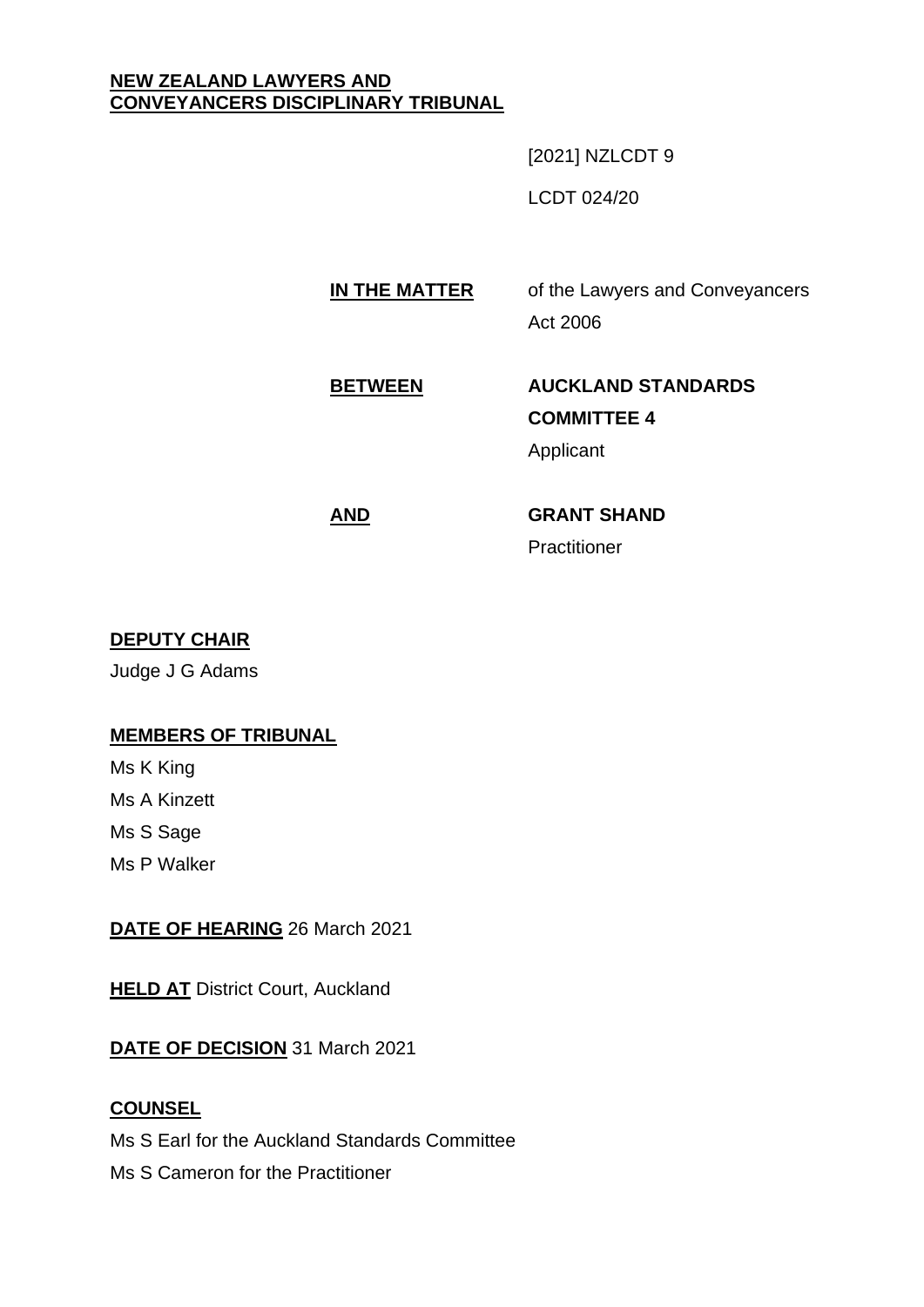## **DECISION OF THE TRIBUNAL RE LIABILITY AND PENALTY**

#### *Introduction*

[1] Mr Shand failed to provide his file when requested to do so by the Standards Committee and he continued that failure for 18 months despite further urging. He accepts a finding of unsatisfactory conduct. The Standards Committee does not argue that he should be found liable for misconduct.

[2] Both counsel reached a common view before the hearing that the gravity of this conduct should be marked by censure and fine. The main point of discussion in this decision concerns whether, in all the circumstances of this case, particularly Mr Shand's previous disciplinary history, his conduct should be marked by a short period of suspension from practice instead of a fine. We appreciate the work of both counsel in this matter, both in preparation of their cases, and in responding to our concerns.

## *Fine or suspension?*

[3] In December 2018, the Standards Committee requested the file from Mr Shand in context of a complaint from his client. As it happened, the complaint was able to be determined (May 2019) in the absence of the file, but the request for the file remained outstanding. One of the orders made in May 2019 required him to provide a copy of his file to the client. The Standards Committee reminded him in November 2019. He failed to reply. He was reminded again in February 2020. He advised he had engaged an IT firm to look for it. The Standards Committee set down a hearing on the papers. In March 2020, Mr Shand advised that the IT firm were still working on the request.

[4] Neither Mr Shand nor his client filed submissions by the due date (15 May 2020) for the hearing on 24 June 2020. Having been alerted by the Standards Committee, Mr Shand advised he would talk to his lawyer.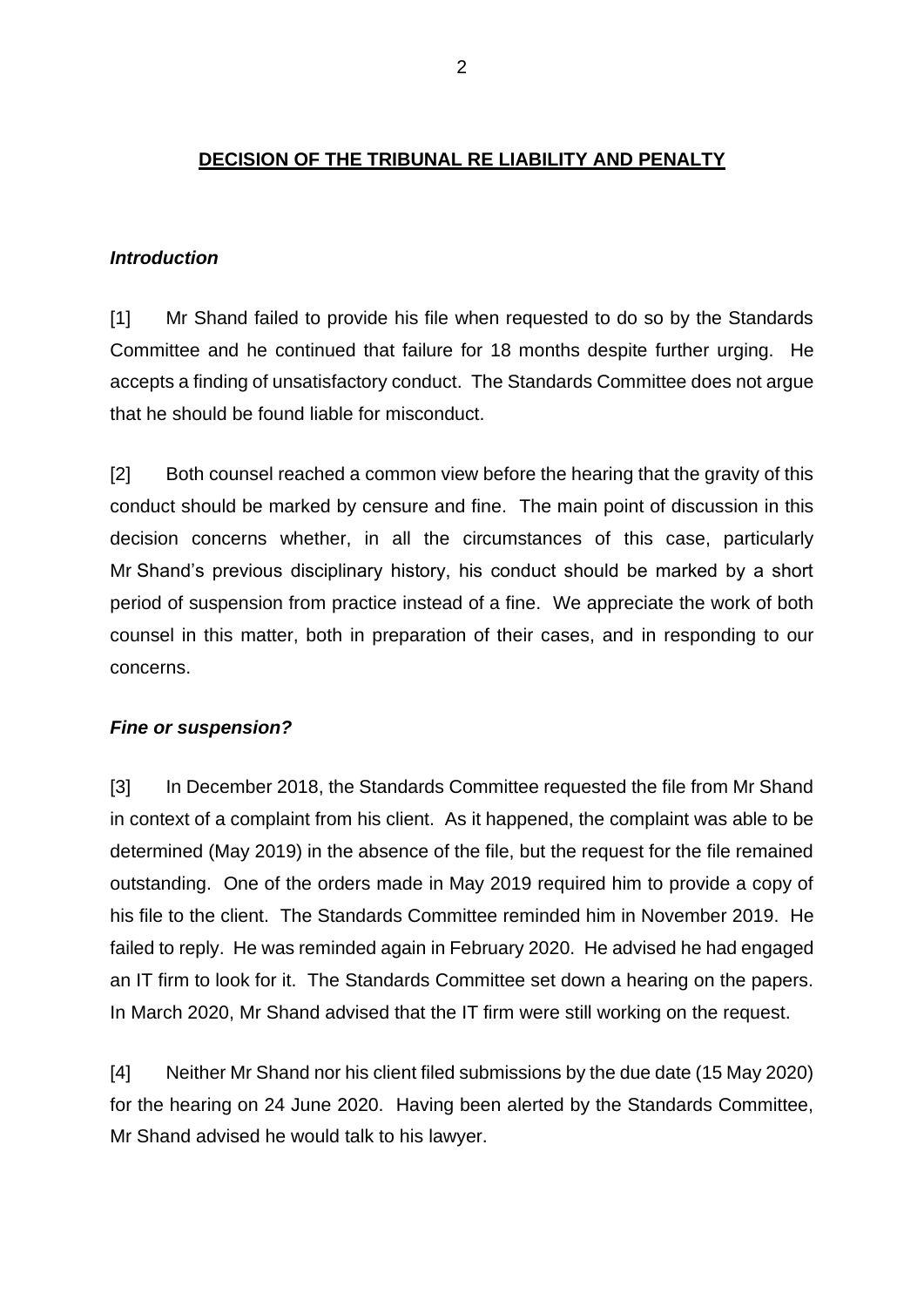[5] On 22 June 2020, Mr Shand provided a Dropbox link to emails recovered by his IT firm. He apologised.

[6] The Standards Committee was unsure whether the Dropbox link contained the entire file. Mr Shand failed to respond to Standards Committee requests. Ultimately the Standards Committee found that Mr Shand had, in the Dropbox material, provided all that was technically possible to comply with the May 2019 order.

[7] Mr Shand's default (so far as the Standards Committee is concerned) runs from the December 2018 request through to June 2020, a total of 18 months. His failure is marked by a pattern of non-engagement and sometimes dilatory response.

[8] Mr Shand's practice, based in Auckland, concentrates on leaky home and Christchurch earthquake claims. It is a busy practice. He deposes that he has employed up to nine solicitors at one time. He opened 1,000 files in eight years. His disciplinary record discloses 11 matters in which he has been fined. In six of those, he was censured.

[9] Ms Cameron made the points that the client's substantive complaint against Mr Shand was able to be resolved without his file and that he instructed his IT firm before disciplinary action was commenced in regard to this discrete matter, not providing his file. She points out that he finally provided what could be retrieved of the file, albeit late. Although sometimes non-responsive to Standards Committee communications, Mr Shand was never rude nor disparaging to the Standards Committee. He apologised to the Standards Committee. His email of 23 June 2020 does so in the following terms:

"In relation to the current file number:

- 1. I acknowledge that I could have done better with providing the documents to [the client];
- 2. This is only the second time any one has had an issue with promptness of file provision;
- 3. I have a track record of complying with orders;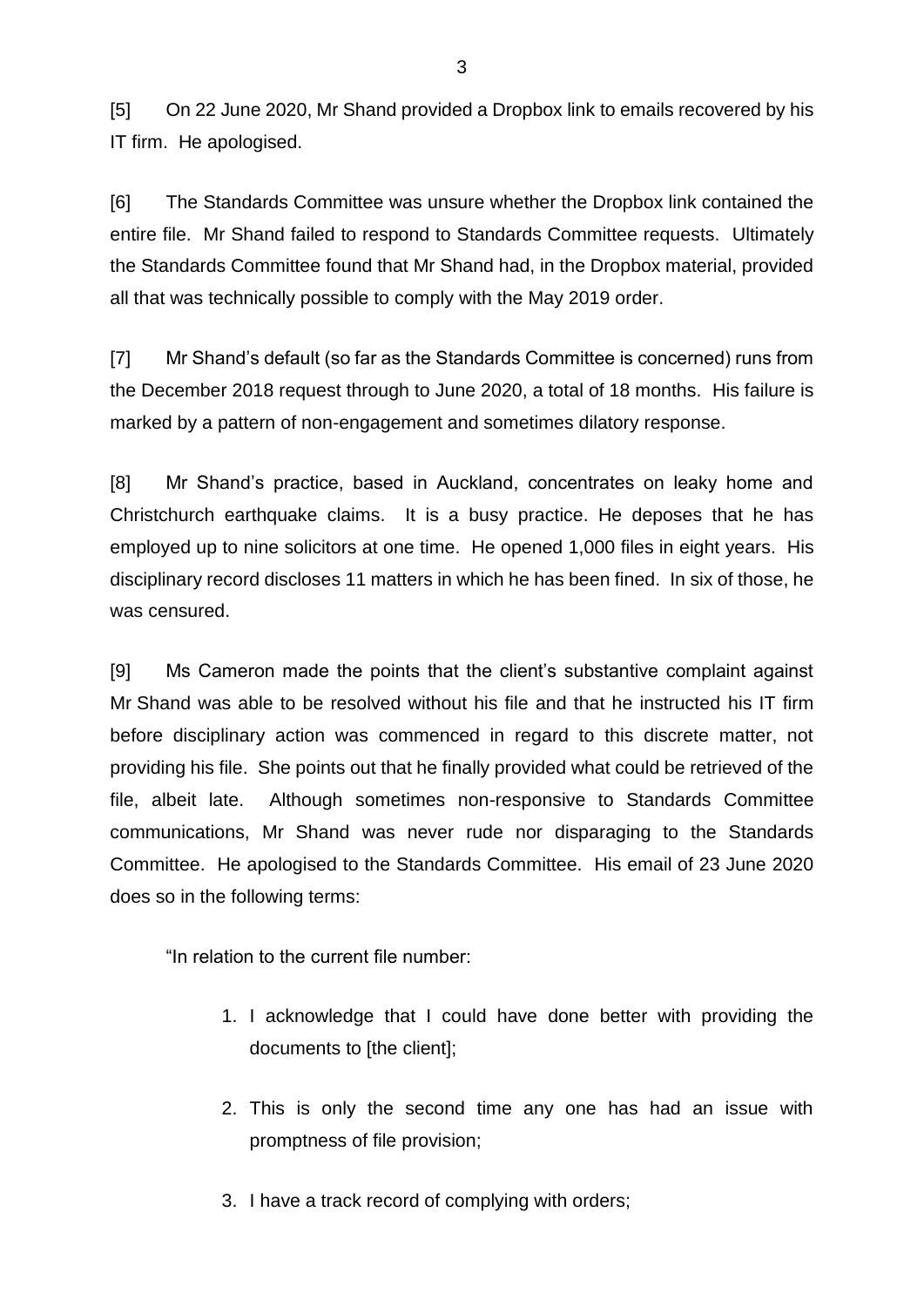- 4. I apologise;
- 5. I have learnt from the process."

[10] We regard Mr Shand's disciplinary record as a concerning context to the present matter. The adverse decisions run from August 2011 to 2021. Because of process delays, the spread will be a little more than one decade. Nonetheless, this appears to us to be a significant volume of defaults. Although only one other of his disciplinary cases concerned delay in providing a file, several others disclose lack of attention to matters that are important in providing proper professional care to his clients. These include, for example, failure to follow instructions, failure to competently supervise and manage junior staff, failure to provide client care information. We infer that he is more engaged in the forward momentum of his practice than in completing all the details that make for professional service. We are concerned too, that he may be under the misapprehension that his disciplinary record is representative of a busy practice rather than one that shows a variety of shortcomings. As in the present case, the shortcomings connect to a person who is rightfully aggrieved.

[11] It is not the business of the Tribunal "to punish the practitioner for misbehaviour, although it may have that effect, but to ensure appropriate standards of conduct are maintained..."<sup>1</sup> . An important function of the disciplinary process is to serve the purposes of the Lawyers and Conveyancers Act 2006 (Act). The first two purposes, set out in s 3, are:

## **3 Purposes**

…

- (1) The purposes of this Act are—
	- (a) to maintain public confidence in the provision of legal services and conveyancing services:
	- (b) to protect the consumers of legal services and conveyancing services:

<sup>1</sup> *Z v Dental Complaints assessment Committee* [2008] NZSC 55, [2009] 1 NZLR 1 at [97].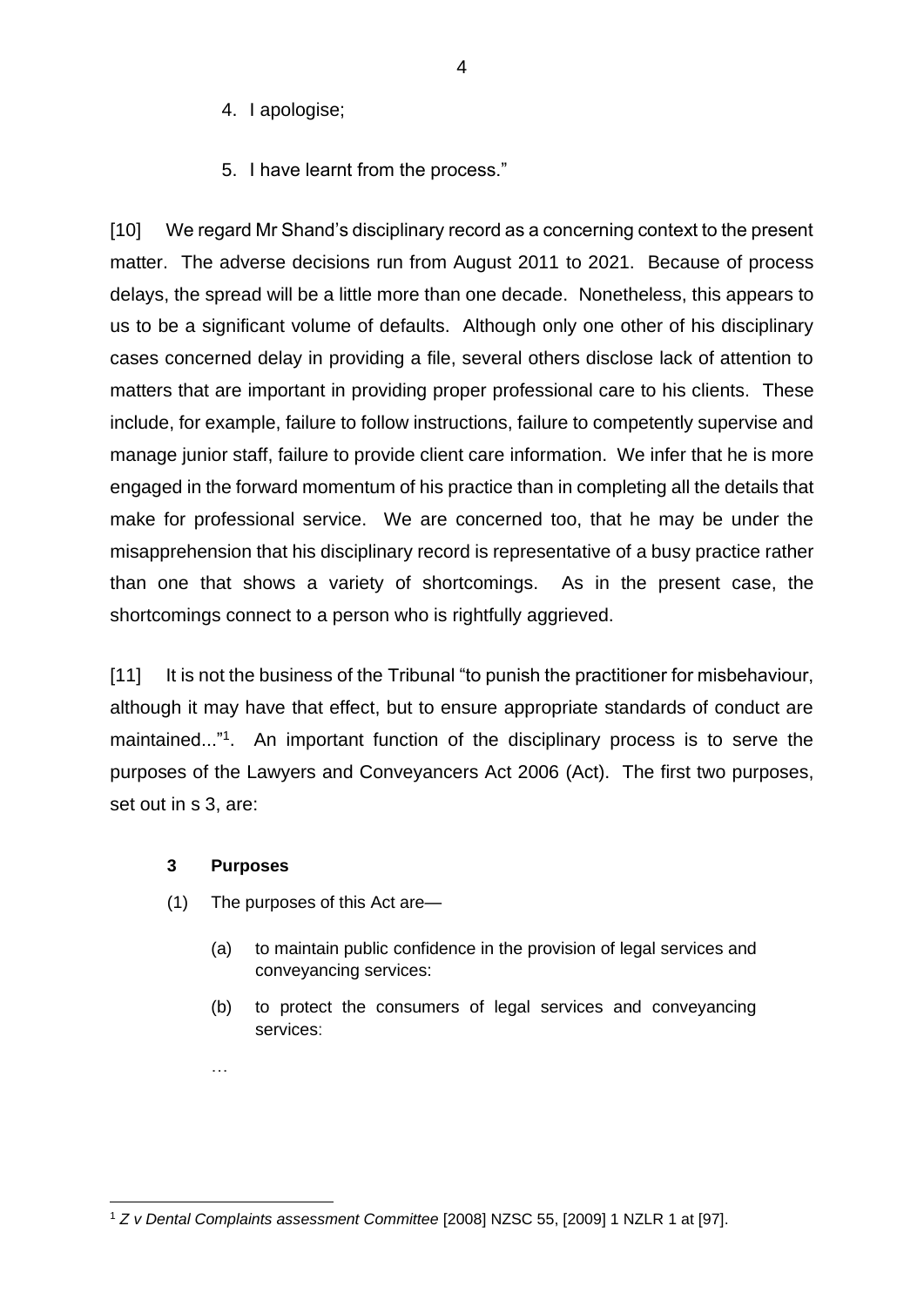[12] The general statements of s 3 devolve to individual characters in a case. In this case, Mr Shand's client represents all consumers; Mr Shand represents the legal profession. His client has had an unacceptably long wait for her file, largely because Mr Shand failed to prioritise his duty adequately. We are concerned that censure and fine may not be adequate to motivate Mr Shand to respond to the troublesome demands, albeit warranted, of the Standards Committee. We do not accept that the rising number of adverse disciplinary findings merely marks a busy practice. In our view, it indicates a practice with several aspects of laxity. The frequency of adverse findings is notable.

[13] Accordingly, we have hesitated in considering the appropriate response. In Mr Shand's case, will a penalty other than a short period of suspension from practice ensure he contemplates the gravity of his default? At the end of his failure to prioritise his duty to find and provide the file are victims. His client is one. The Standards Committee, comprised of unpaid fellow professionals, is another. The Committee has here been obliged to pursue him for more than a year to carry out a simple obligation. The New Zealand Law Society employees who support the Standards Committee are paid for by fellow practitioners. Mr Shand has wasted their time. The general interest of the profession in having a good name for compliance and service, is damaged by narratives such as this one. What seems like a small default has many ripples.

## *Charge and penalty*

[14] We do not take issue with the Standards Committee decision not to pursue misconduct.

[15] Nonetheless, we make the point that, where unsatisfactory conduct is made out, the full range of (so-called) penalty options is available. In *Hong<sup>2</sup>* , and in *Auckland Standards Committee 2 v Name Suppressed<sup>3</sup>* , suspension was ordered for failing to comply with orders. Both cases can be distinguished from the present case because of wilful or deliberate obstruction but precedent alone is not the only guide. Reference to s 3 purposes remain a sound guide. In the present case, the frequency of insufficiently attentive practice constitutes a relevant feature.

<sup>2</sup> *Hong v Auckland Standards Committee 3* [2014] NZHC 2871.

<sup>3</sup> *Auckland Standards Committee 2 v Name Suppressed* [2018] NZDCT 19.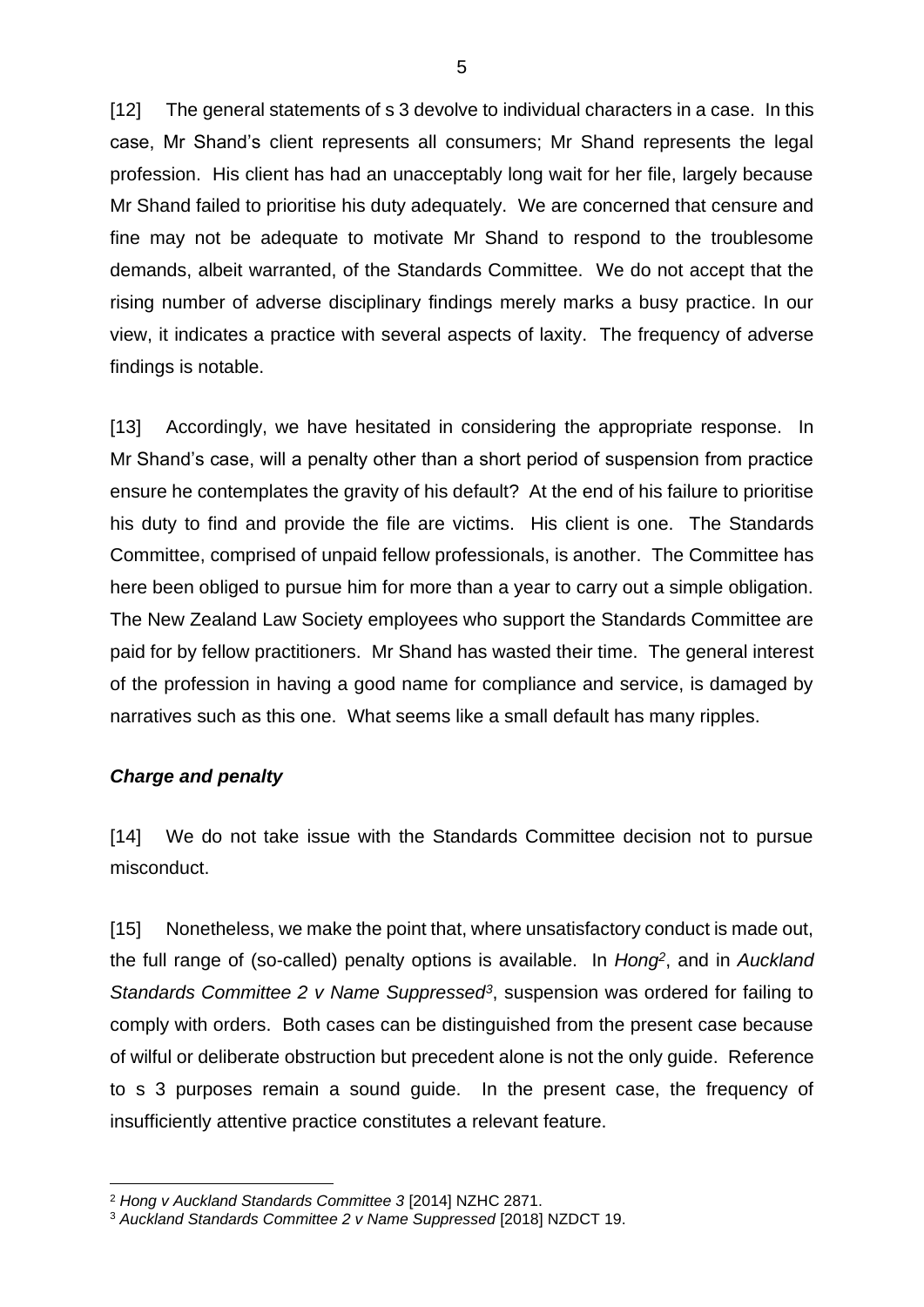[16] We agree with Ms Cameron's submissions that *Fox<sup>4</sup> ,* like *Hong*, is more serious than the present case. We accept the submissions that *Campion<sup>5</sup>* has both similarities and distinguishing features with regard to this case. *Pomeroy<sup>6</sup>* likewise. We need not go into detail here because these were not issues in dispute between counsel.

[17] In our view, Mr Shand's ongoing failure to obtain and supply the file is only a little short of obstructive refusal. This factor, coupled with our concerns arising from the context of his previous disciplinary history, raise suspension as a fair prospect. We are concerned that he has not truly appreciated the gravity of what his default has involved for others, nor that he has taken his default to heart despite the formal apology.

[18] In the event, we determine that a balanced result is a finding of unsatisfactory conduct, a fine of \$8,000, costs and a censure.

## **Orders**

[19] We find the charge of unsatisfactory conduct (ss 12 (b) and (c) of the Act is made out.

[20] Mr Shand shall pay a fine of \$8,000.

[21] Mr Shand shall pay the Standards Committee costs in the sum of \$10,332.

[22] The Tribunal section 257 costs which are certified at \$1,120 are awarded against the New Zealand Law Society.

[23] Mr Shand shall reimburse the New Zealand Law Society the full s 257 costs.

[23] The name of Mr Shand's client shall be permanently suppressed.

<sup>4</sup> *Auckland Standards Committee 2 v Fox* [2017] NZLCDT 26.

<sup>&</sup>lt;sup>5</sup> Waikato Bay of Plenty Standards Committee 1 v Campion [2017] NZLCDT 31.

<sup>6</sup> *Auckland Standards Committee 1 v Pomeroy* [2019] NZLCDT 27; and see [2020] NZHC 1986.